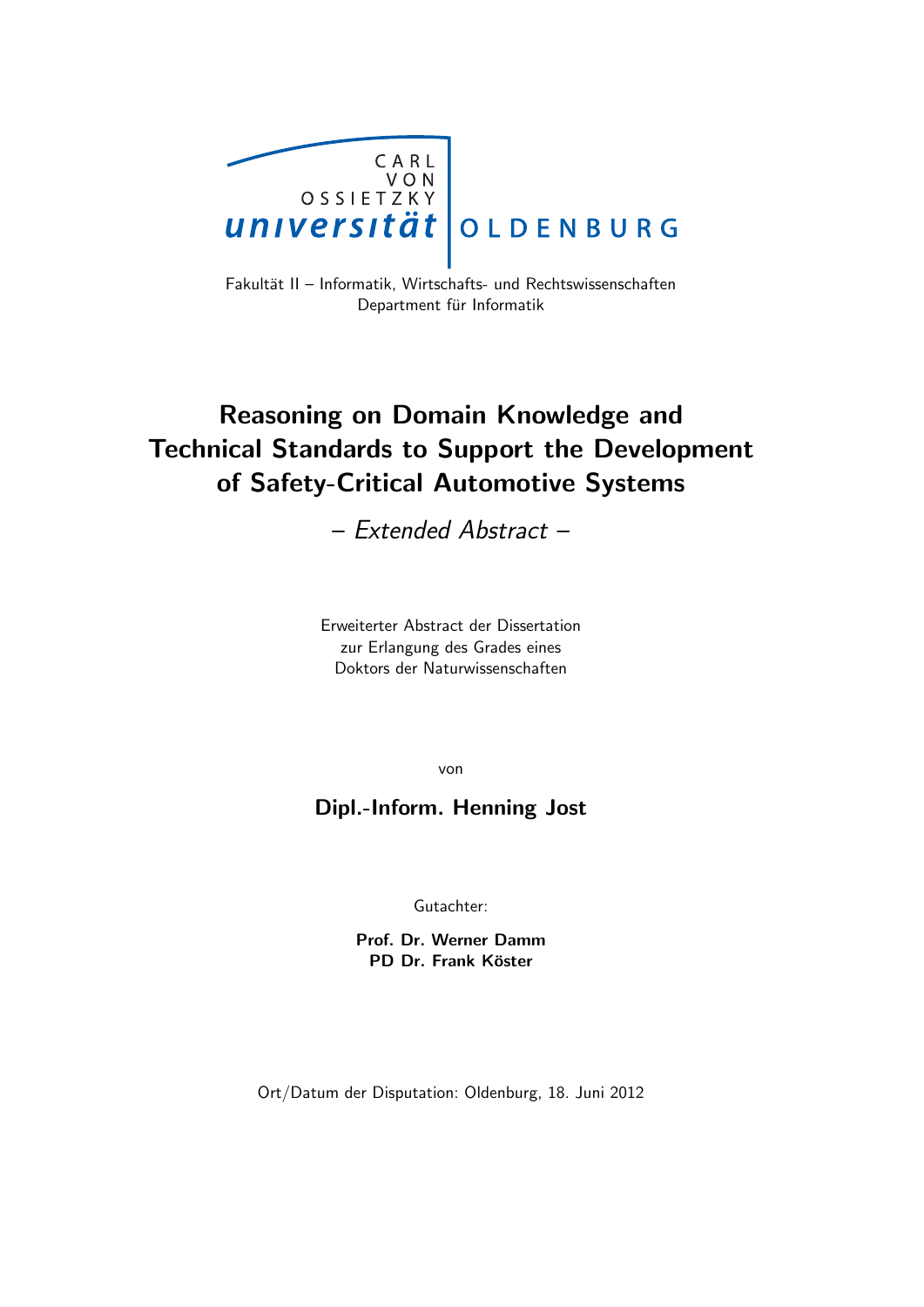Die vollständige Dissertation ist erschienen als Buch im Verlag Dr. Hut unter der ISBN 978-3-8439-0570-1.



<http://www.dr.hut-verlag.de/9783843905701.html>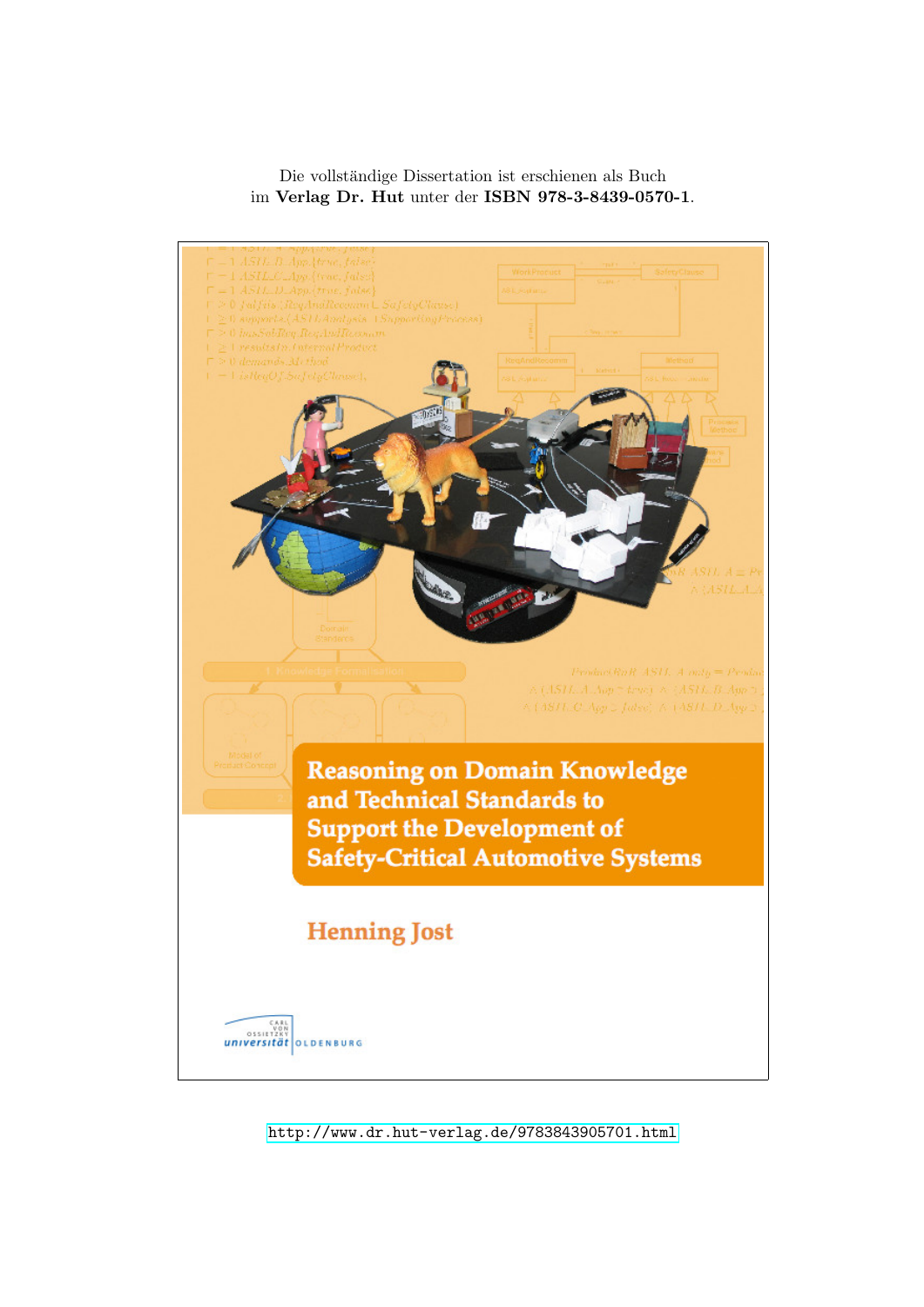### Extended Abstract

The development of safety-critical systems in the automotive domain, e.g. Advanced Driver Assistance Systems (ADAS), is exposed to an increasing product and process complexity. Assisting the driver and automating driving manoeuvres imply a complex functionality which demands an elaborated design process to guarantee the functional safety of such systems. Representing the state of the art of the application domain, technical standards define complex development procedures and thus play a major role in automotive engineering activities. One example is the forthcoming introduction of the safety standard ISO 26262 for functional safety of road vehicles.

However, these standards comprise an informal representation in natural language text. As a consequence, inconsistencies and flaws regarding the use of technical terms as well as concerning the dependencies between the elements of the standard become evident and may lead to a misinterpretation of the standard's content. With respect to a specific system under development, manually extracting the relevant requirements and development activities out of the extensive standard is error-prone and time-consuming. This also refers to performing analysis methods imposed by the standards, especially the Hazard Analysis and Risk Assessment (HARA) of ISO 26262. Heavily relying on domain knowledge (e.g. environmental conditions or general system properties), such analysis methods can be objectified and automated as far as a generic (i.e. product independent within a specific domain) and computer-readable (thus formal) representation is available. Knowledge models specified by the Web Ontology Language (OWL) are appropriate to handle generic domain concepts and methods in a formal way. The challenge is to integrate the heterogeneous content of the various domain standards into homogeneous ontology models with a sufficient level of detail. Using OWL's logical base, reasoning engines can be applied to check the models' consistency (ensuring an unambiguous and consistent knowledge representation) as well as to perform knowledge deduction (for automating analysis techniques and extracting development measures).

Addressing the standard-compliant development of automotive ADAS, a proposed methodology comprises the modelling of automotive domain knowledge and related standards, especially ISO 26262, by means of OWL ontologies. These knowledge models are further processed to conduct a preliminary HARA that enables the automatic derivation of product-relevant measures compliant to the ISO standard, thus tailoring the reference process of ISO 26262 to a specific development. Illustrated by Figure [1.1,](#page-3-0) the proposed methodology of the thesis consists of the following individual steps that require or generate several artefacts:

1. Knowledge Formalisation – Technical domain standards, such as ISO 26262, or other domain guidelines are informal documents that contain but are not limited to domain requirements (e.g. a safety lifecycle) and domain concepts (e.g. generic system properties) in natural language. In a manual step, this domain knowledge is formalised by means of OWL ontology models providing a basis for further processing steps. Although this is a manual and time-consuming task, the modelled knowledge of the formal ontologies can later be reused in other projects of the application domain.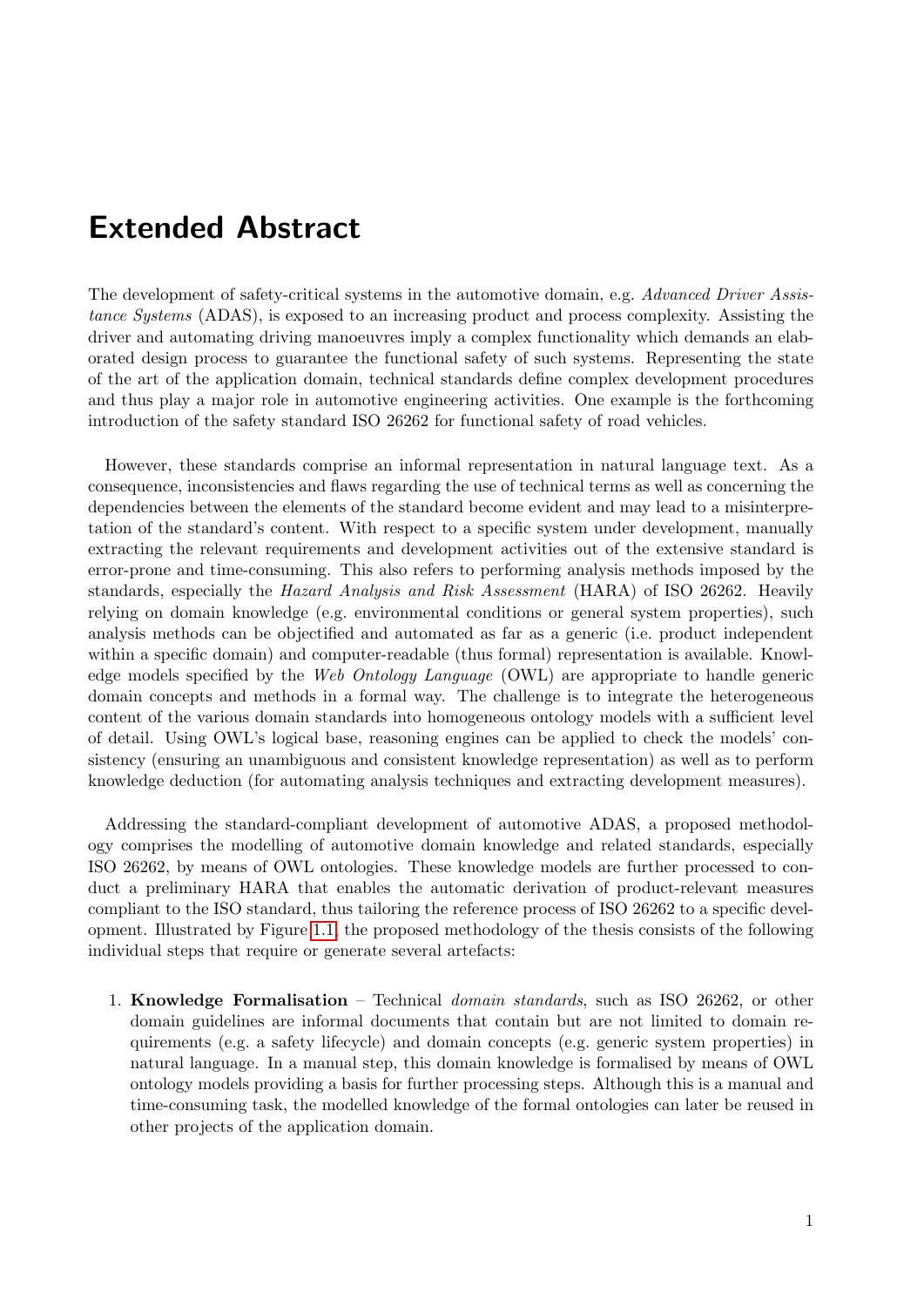<span id="page-3-0"></span>

Figure 1.1: Proposed methodology of the thesis

At first, a domain knowledge base is established that comprises overall concepts of the application domain. In the case of the thesis, ADAS of the automotive domain (especially an Adaptive Cruise Control system) are regarded. The formalised concepts have to be generally applicable across various standards of the considered domain and usually refer to the glossaries of the domain standards or guidelines that specify the domain terminology. In addition, the concepts defined in specific terminological standards are integrated. Consequently, the supplementary parts of technical standards and other domain guidelines as well as terminological standards are typically evaluated to establish the domain knowledge base. In doing so, a terminological basis is created to substantiate the model of a specific standard. This specific model of a standard is constituted next.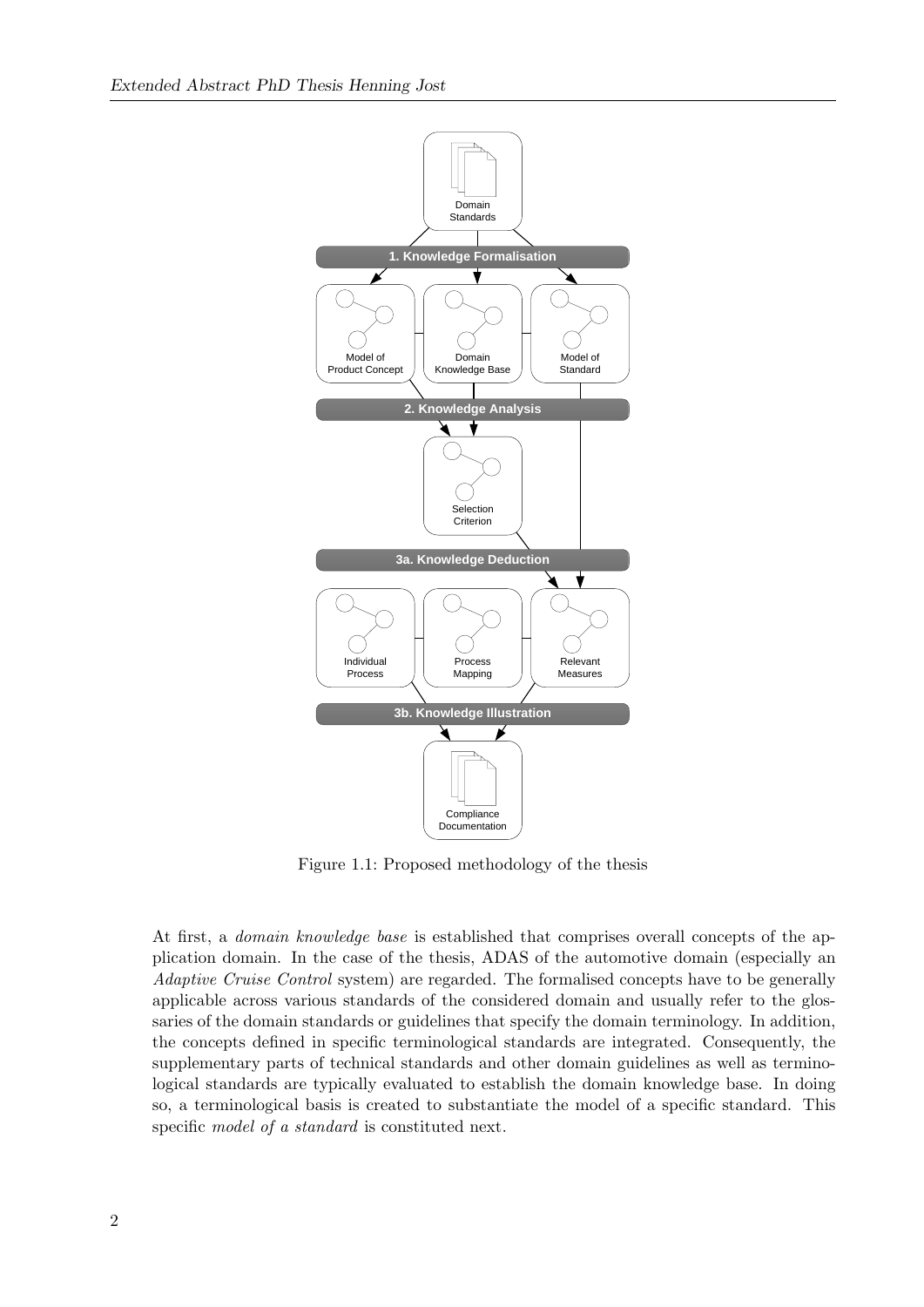Within the thesis, the safety standard ISO 26262 has been chosen exemplarily for the model of a specific standard as it will become one of the most important standards of the automotive domain. The ontology model of ISO 26262 focusses on the standard's process and product requirements, work products, methods, and the process model. The appendices and glossaries are not covered by the model of the specific standard as they have been integrated into the domain knowledge base before. Thus, the "main" parts of ISO 26262 are formalised by an OWL ontology.

As a last task of the knowledge formalisation step, a model of the product concept (i.e. an ADAS concept) has to be created. This ontology model comprises product requirements which can also be derived from a functional standard, such as ISO 15622, and which are related to the knowledge base concepts relevant for the ADAS under development.

2. Knowledge Analysis – Using the formal ontology models, analysis methods proposed by domain standards can be performed automatically by means of reasoning engines applied to the ontologies. This automatic step shall compute a selection criterion for deriving relevant measures from the standard model with respect to the system under development.

Within the thesis, the HARA of ISO 26262 is considered that calculates the risk class of the regarded product. In terms of ISO 26262, this risk class is represented by the Automotive Safety Integrity Level (ASIL) which constitutes the required selection criterion. To sum up, the step of knowledge analysis provides the model-based approach of a preliminary risk analysis according to ISO 26262.

3a. Knowledge Deduction – By means of the calculated selection criterion, the relevant measures for the regarded system can be automatically inferred from the model of the standard as ISO 26262 classifies its measures according to the ASIL. The ASIL-related process and product requirements, work products, and methods of ISO 26262 are linked to the ISO's process steps so that a reference process compliant to ISO 26262 can be obtained, tailored to the system under development.

The ISO-compliant reference process shall be combined with an individual process that represents a company-specific process model. The individual process has to be available as an OWL ontology as well. Within the thesis, the DeSCAS process model demonstrates the companyspecific process due to its formal base. A *process mapping* (in terms of an OWL ontology) connects the relevant measures with the individual process by relating process elements of the tailored ISO process to corresponding elements of the DeSCAS process model. At this point of the methodology, the thesis is embedded into the work of the DeSCAS project<sup>[1](#page-4-0)</sup> and the PhD thesis Zur interdisziplinären Entwicklung sicherheitskritischer Assistenz- und Automa-tionssysteme im Automobil<sup>[2](#page-4-1)</sup> of Jan Gačnik (2012) where the DeSCAS process model and its further processing have been elaborated.

3b. Knowledge Illustration – The qualification of ADAS is usually accomplished in a documentoriented manner. Reusing the traceability provided during the Knowledge Analysis and Knowledge Deduction step, compliance documentation can be automatically generated in

<span id="page-4-0"></span> $\frac{1}{1}$ <http://www.descas.org/>

<span id="page-4-1"></span> $^{2}$ <http://www.digibib.tu-bs.de/?docid=00043460>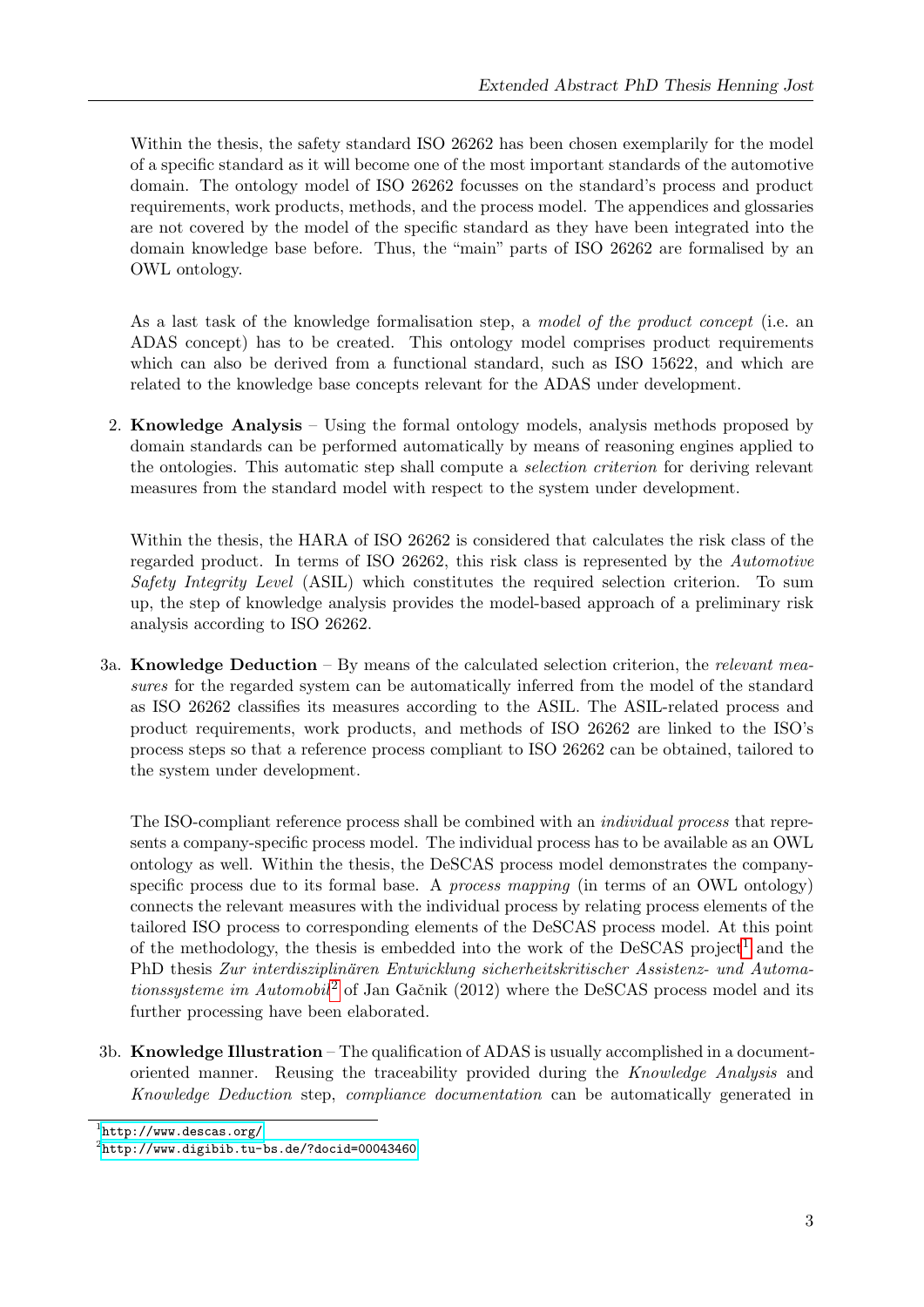order to support qualification and certification activities. Within the thesis, HTML documentation will export the tailored and mapped development process applicable for the regarded system under development by using the DeSCAS prototype toolchain developed in the thesis of Jan Gačnik (see above). This documentation may demonstrate that the standard's measures have been integrated into the product development, thus implying standard compliance.

All in all, the proposed methodology provides an integrated approach for supporting the standardcompliant development of automotive ADAS. As the domain knowledge base of the Knowledge Formalisation provides a practicable fundament of modelled domain concepts to be used by the other knowledge models, its completeness and level of detail heavily affects the results of the subsequent Knowledge Analysis and Knowledge Deduction. For this reason, the knowledge base shall be regarded as an evolving expert system that can be easily enhanced by further domain concepts necessary to detail the examination of a (new) automotive system. This aspect is supported by using open ontology models. The model of a specific standard mainly covers the composition and the elements of ISO 26262 as well as the relations of the standard's elements instead of formalising the content of the standard's requirements. Thus, an objective modelling of ISO 26262 can be achieved by directly representing the structure of the standard. Concerning the Knowledge Analysis, the model-based approach of the risk analysis of ISO 26262 builds upon the knowledge base (especially a generic hazard list for automotive systems) so that the analysis results depend on the quality of the modelled domain knowledge available in the knowledge base. The analysis results can be validated by evaluating the traceability information provided by the related ontology models. These traceability information can further be used for validating the process derivation of the Knowledge Deduction step. The process itself is assessed by checking for executability using consistency checks and model checking as well as by showing compliance to the underlying standard. Finally, *Knowledge Illustration* summarises the obtained results in a comprehensible form for demonstrating standard compliance.

The appliance of open OWL ontologies supports reuse and easy enhancement of the knowledge modelling. The high complexity in reasoning on the OWL models can be counteracted by separating the ontology content and applying rule or query languages (such as SWRL and SPARQL) to the OWL ontologies instead of complex OWL axioms. However, long computation times in reasoning do not necessarily obstruct the appliance of the proposed methodology as real-time criticality is not an issue when conducting the methodology.

Finally, the proposed methodology improves the efficiency in the development and qualification of safety-critical systems by reducing development times via automated analyses and process tailoring in contrast to manually accomplished development tasks. Further, the manageability of demanded standards (e.g. ISO 26262) and applicability of the standard's analysis methods (e.g. a preliminary HARA) are also improved by reasoning on the ontology models. Thus at an early stage of development, a concept of a (new) automotive system can be assessed in terms of the development effort to be expected. On the other hand, it might happen that the development effort is rather shifted to other development activities than really reduced. The inherent complexity, high modelling effort and maintenance of the OWL ontologies as well the continuous examination of modelling results may decrease the saved development effort that has been achieved by means of the knowledge models. However, if a high level of reuse of the ontologies is enabled, the benefit of the thesis's approaches will become evident. For this purpose, the knowledge models have to be developed in such a way that they can be applied to many different classes of automotive systems.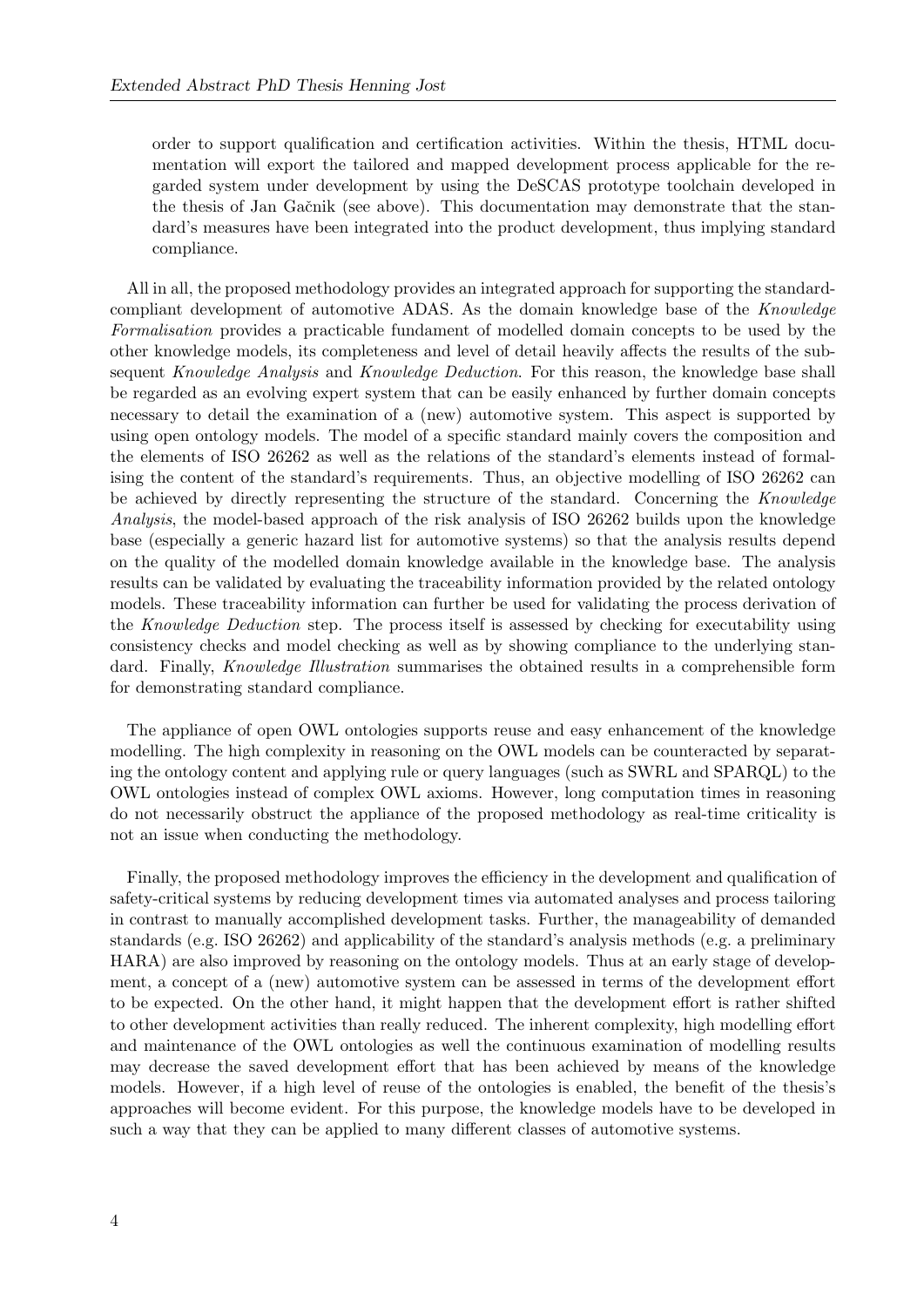# Acknowledgements

Many people have supported and accompanied the writing of my PhD thesis so that I want to express my gratitude to them explicitly at this point.

First of all, I would like to thank Prof. Dr. Werner Damm and PD Dr. Frank Köster for being the supervisors of this thesis. Having equipped me with a lot of technical knowledge during my studies at university, Prof. Dr. Werner Damm offered me a position at his division that enabled me to work on this thesis. Apart from his valuable impulses and comments, I want to thank him for his trust in my work and for giving me the freedom and opportunity to develop my scientific ideas. Equally, I have to thank PD Dr. Frank Köster for his intensive supervision. Besides his technical feedback on the thesis's content, he has always accompanied my work from the start of elaborating basic ideas up to final considerations. As the speaker of the DeSCAS project, he has further participated in common publications that helped me in substantiating my ideas and results. Moreover, I am very grateful that Prof. Dr. Martin Fränzle took over the chair of my PhD commission since he has been heavily involved in the DeSCAS project and thus provided beneficial input to my thesis. Completing my PhD commission, Dr. Alfred Mikschl is one of the first persons of the SES group I have met during my studies so that he kindly represents the continuous factor of my time at the University of Oldenburg.

Then, I want to thank the further DeSCAS mates that supported my work on this thesis. First to name is Dr.-Ing. Jan Gačnik: Our fruitful discussions within and even beyond the scope of the DeSCAS project have enormously contributed to the results of this thesis. Hopefully, our successful collaboration will continue in the near future *(Mighty DeSCAS)*. Further, a big thank you to Silke Köhler for discussing topics of my work and writing common publications that also helped me in elaborating my PhD objectives. This also applies to Daniel Beisel in terms of talking about automotive-related standards and the AGHL, as well as Ulf Noyer for discussing the computational complexity of OWL ontologies.

I also don't want to forget to mention the university and DeSCAS associates Jürgen Niehaus (especially concerning funding issues) and Prof. Dr.-Ing. Dr. h.c. mult. Eckehard Schnieder (due to the productive and trans-institutional cooperation). The Helmholtz association of German research centres deserves credit for funding the DeSCAS project and thus supporting the work on my PhD thesis. Further, I want to thank all my colleagues and friends at the University of Oldenburg and OFFIS.

Last but not least, I would like to sincerely thank my girlfriend Cora Stumpe and the entire Jost family for their enduring support in all respects, not only during the writing of this thesis. Thank you for always believing in me and giving me the strength to accomplish this work.

Dipl.-Inform. Henning Jost